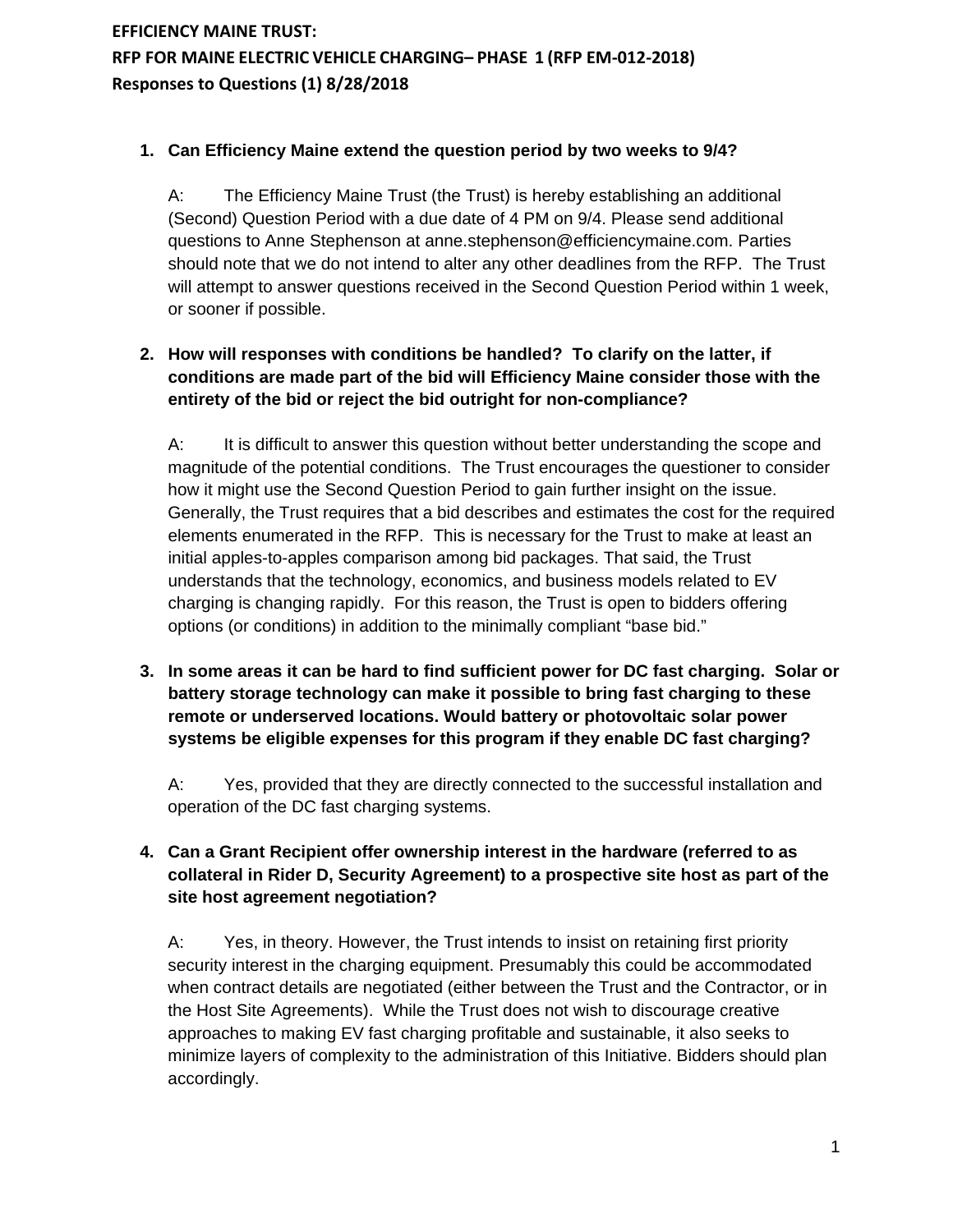#### **5. At the end of the first seven-year term, will the Trust seek or require any form of contractual renewal with the Recipient or Site Host lease?**

A: The Recipient/Contractor should not assume that the Trust will seek a renewal at the end of the first seven-year term.

The Trust's goal through this Initiative is to promote sustainable DC fast charging stations in strategic locations in Maine throughout the seven-year term solicited in this RFP. Beyond that period, it is hoped that the stations will sustain themselves in their same locations without ongoing subsidy. Also, given the level of subsidy that is envisioned through this RFP, it is important that the hardware remain in Maine for the duration of its useful life.

As noted in Section 1.8 of the RFP, the Trust "reserves the right to negotiate the final terms and conditions of the contract award with a winning bidder whose proposal is selected…" As part of that negotiation, the Trust will seek to establish a right of first refusal or an "option to acquire" equipment, using a depreciated price, in the event that the Recipient/Contractor discontinues operating the equipment, in the locations used during the term of the contract, at the end of the seven-year term.

The Trust also notes that it has access to the VW Settlement Funds for a period of 10 years (from the summer of 2018). While this RFP "anticipates" (in Section 1.7) that the contract will be for a term of not less than seven (7) years, it would be allowable for a bidder to submit proposals for both the seven-year term and some alternative, longer term (e.g., an alternative in which the contract is negotiated to last until the end of the VW Settlement Funds).

### **6. At the end of the seven-year term, will the Trust play a role in the removal of the hardware if required by the site host?**

A: No, except in the event that the Trust has taken over ownership of the hardware due to recovering a security interest or exercising an option to acquire as described in the prior answer.

#### **7. Are removal costs covered by the terms of the grant? Stated alternatively, does the Trust have any interest in what happens to the hardware/site host agreement at the end of the seven-year term?**

A: See the answer to Questions 5 and 6.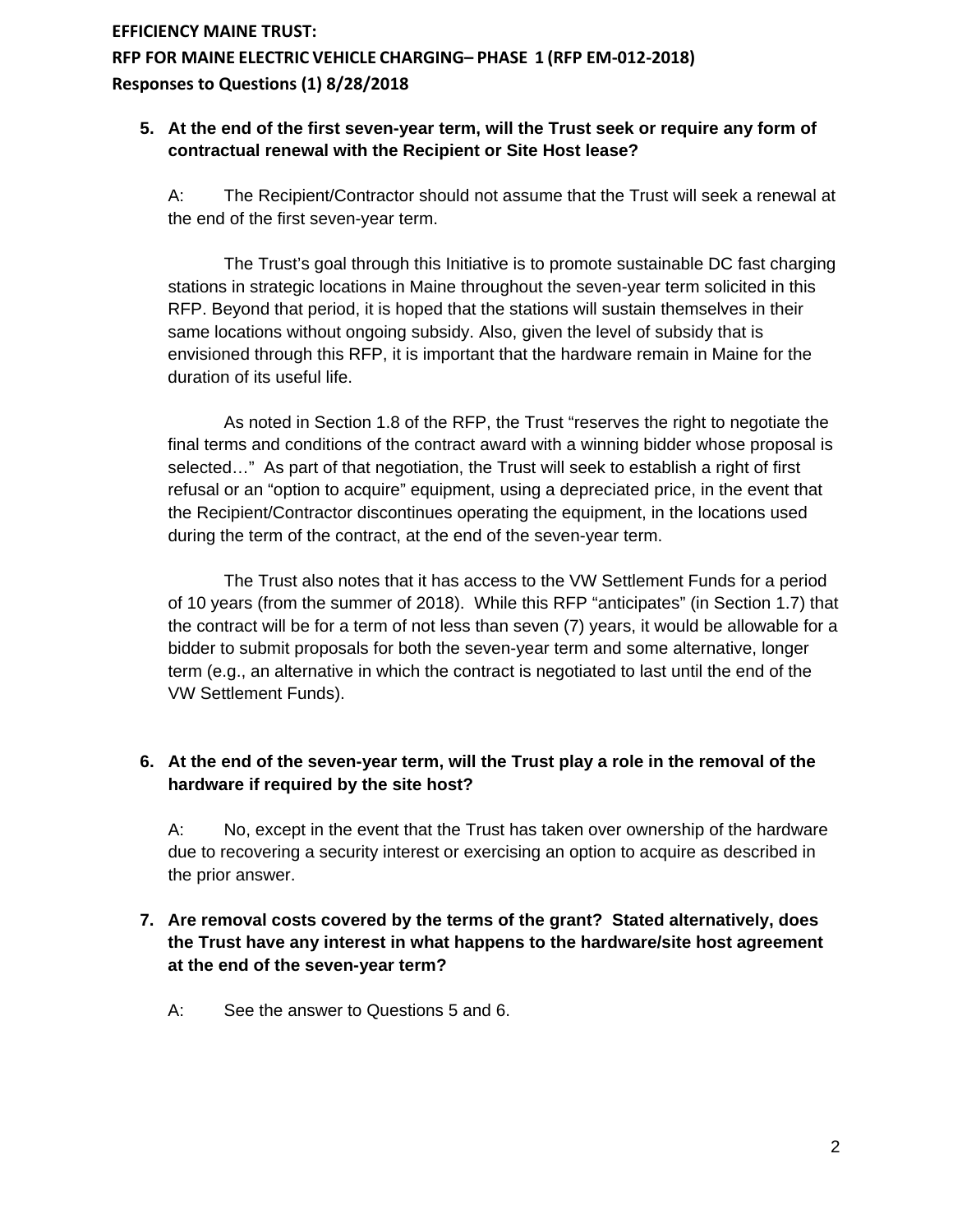## **8. Does the Trust have a site host agreement/lease form it would prefer to have used?**

A: The Trust does not have a particular host agreement that it prefers at this time. As noted in Section 3.3, Task 3, it is expected that the bidder will supply a sample Host Site Agreement.

## **9. Does the Trust require an opportunity to review the draft of any proposed site host agreement/lease prior to a site host's signature?**

A: Yes. While the Trust will not attempt to influence the arrangement as between the vendor and the host site, it will require an opportunity to review the agreement to ensure that its rights – such as but not limited to the security interest in the equipment or the option to acquire -- are preserved and that the arrangement is consistent with the RFP.

### **10. Are the costs associated with site host identification and acquisition capable of being included in the 20% cost share element of the four private sites? Are they otherwise recoverable as part of the projected budget for a particular host site?**

A: Yes. The Trust indicated in Section 5.4(7) (Cost Forms) of the RFP that such costs should be estimated in the Project Management section of the Cost Form (Attachment C).

## **11. Under s.3.2, first paragraph, the RFP states that the Contractor selected will be responsible for providing. . . "ongoing provision of EV Charging services to consumers". Can the Trust elaborate further on what is meant by this condition?**

A: This condition is intended to mean that in addition to purchasing and installing the specified EV Charging equipment, the RFP also seeks the operation and maintenance of that equipment for the duration of the seven-year term of the contract. See, e.g., Section 3.2.2. of the RFP for more detailed list of elements of customer support we are seeking throughout the contract term.

### **12. In the event that cellular connectivity is inadequate for the proposed site host areas, will the Trust provide funds to assist in enhancing signal strength?**

A: Costs of enhancing signal strength directly related to networking the charging equipment would be an eligible cost of the system and/or operation.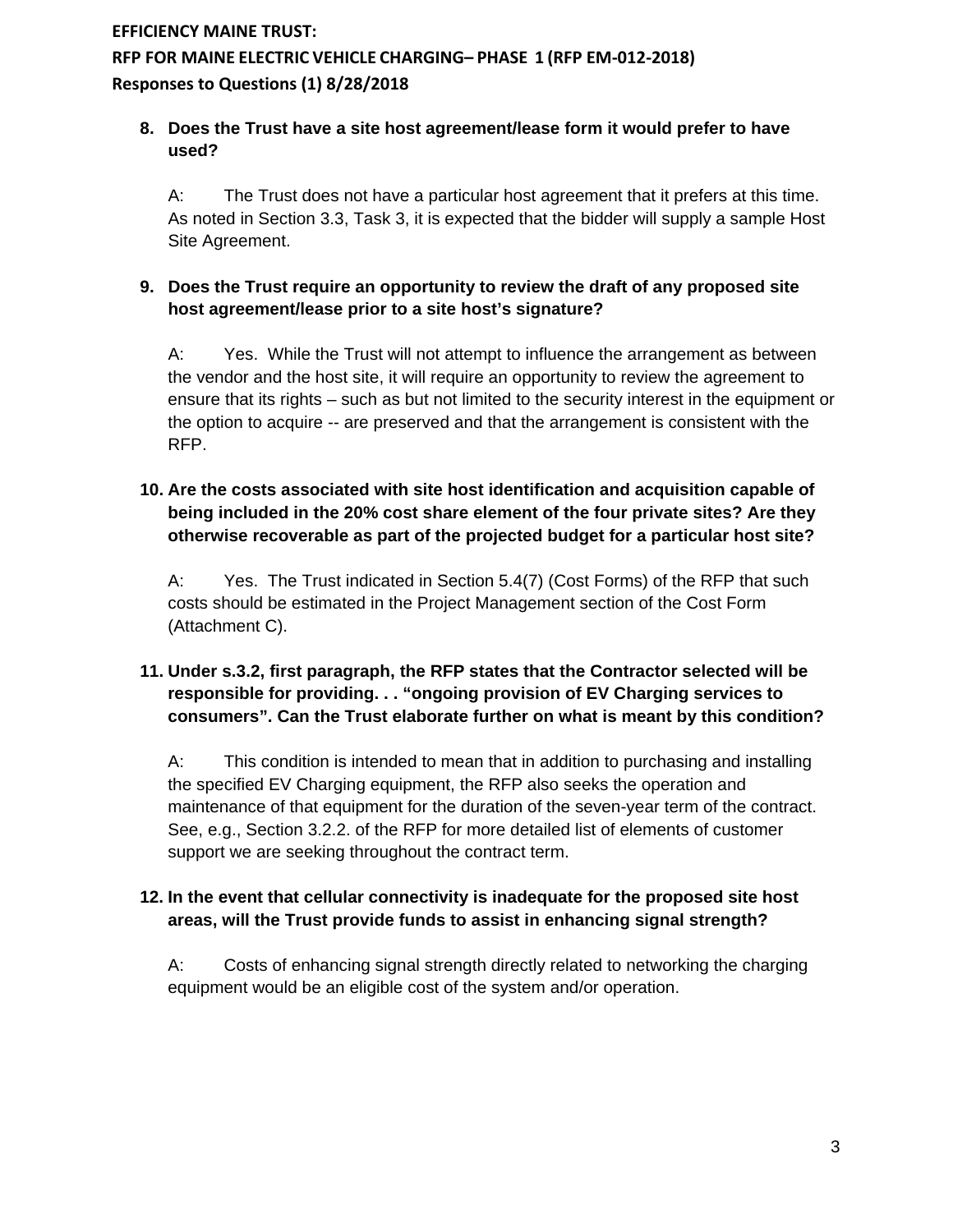#### **13. Would certain site design elements (e.g. lighting) be allowed as part of a host site budget if needed to make the site consumer friendly?**

A: The Trust will follow the eligibility criteria of the VW Settlement provided for in Appendix D-2. Appendix D-2 indicates in relevant part that

Each Beneficiary may use … its allocation of Trust Funds on the costs necessary for, and directly connected to, the acquisition, installation, operation and maintenance of new light duty zero emission vehicle supply equipment for projects …. Provided, however, that Trust Funds shall not be made available or used to purchase or rent real estate, other capital costs (e.g., construction of buildings, parking facilities, etc.) or general maintenance (i.e., maintenance other than of the Supply Equipment). (Appendix D-2 to Partial Consent Decree Mdl No. 2672 CRB (JSC), at 8.)

## **14. Does the Trust require networked, smart, level two chargers at each site capable of cost recovery? Does it have any minimal requirements for level two chargers as it does for DCFCers (e.g. Data Capture Requirements, Customer Payment Options)?**

A: As part of the bidder's "base configuration" (i.e., minimally compliant bid), the Trust is not requiring that each Level 2 charger come equipped with networking and "smart" functions. It does, however, seek to have customer payment options for the Level 2 chargers, and would prefer data capture as well. The Cost Form in Attachment C offers bidders the opportunity to offer and price an Optional Alternative Configuration.

## **15. Can you provide examples of the required "cost-share"? Is a private company expected to pay the cost-share or can a host site or a combination of both? Or are there other models to meet the cost share?**

A: The Trust is placing no limitation on the source of the required cost-share so long as it is legal and comes from outside the contract resulting from this RFP.

## **16. Can all 7 of the EVSE sites be located on government property (in addition to the 3 specified)?**

A: Yes.

### **17. How much funding is set aside for Phase I of the overall project?**

A: \$1.5 million.